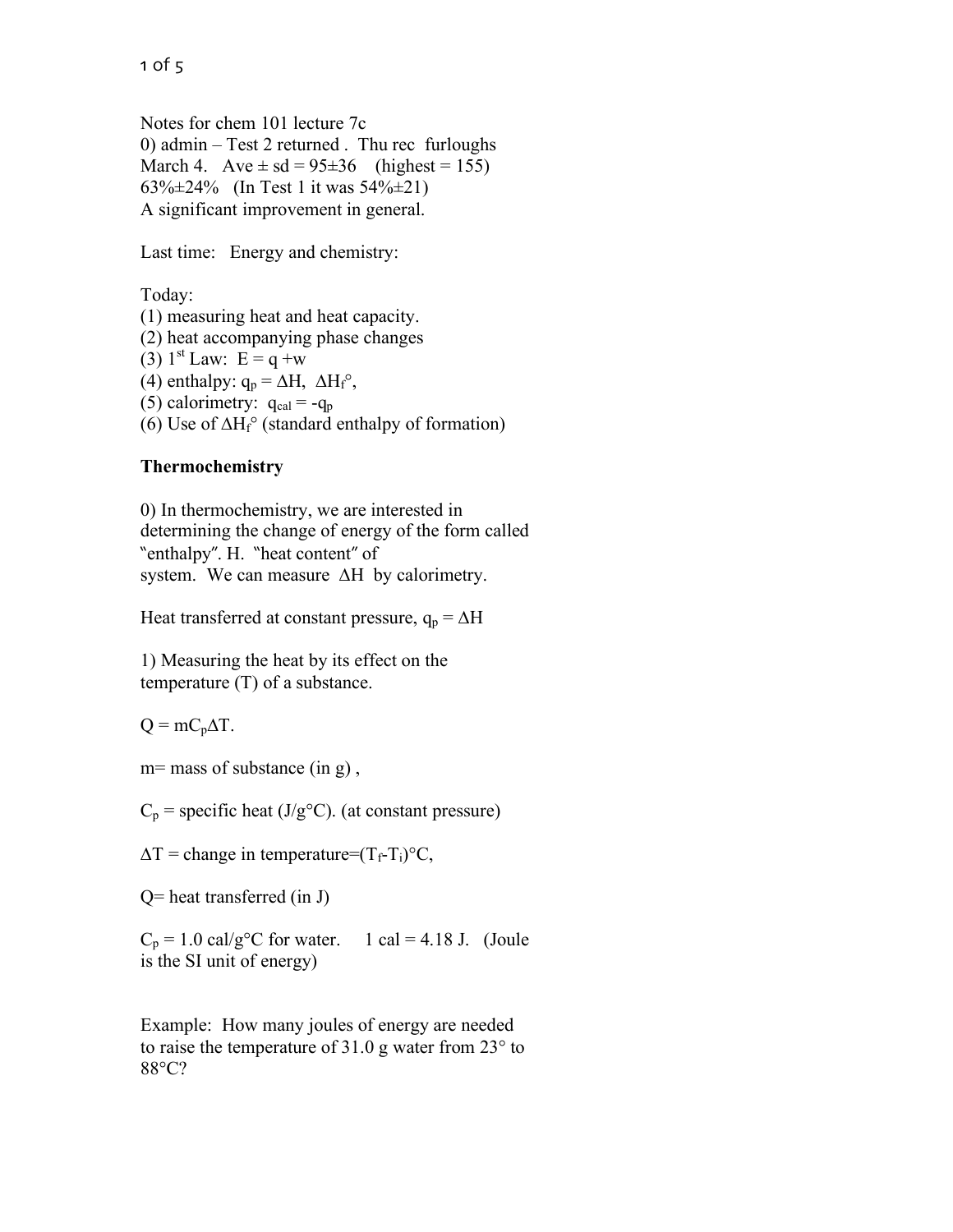$Q = mC_p\Delta T = (31.0g)(4.18J/g<sup>o</sup>C)(88-23)<sup>o</sup>C = 8423 J$  $= 8.42$  kJ (note:1kJ=1000J)

## 2) **Phase changes:**

Heat transferred in changes of physical state (i.e. "phase changes"):

example: water  $\rightarrow$  ice  $H<sub>2</sub>O (l) \rightarrow H<sub>2</sub>O (s)$ Occurs at the T<sub>freezing</sub> which is also T<sub>melting</sub>=  $0^{\circ}$ C

So we can't use Q=mC<sub>p</sub> $\Delta T$  since  $\Delta T = 0!$ 

Instead, we use:

 $Q = m\Delta H_{\text{fusion}}$  where  $\Delta H_{\text{fus}} = 333 \text{ J/g}$ (note:  $\Delta H_{fusion} = -\Delta H_{freezing}$ )

To freeze 20.0 g of water, we would need:

 $Q = (20.0g)(-333J/g) = -6.66 \text{ kJ}$  "-" means it loses heat. Exothermic.

For boiling: (at  $T_b$  = boiling point = 100°C)

 $\Delta H_{\text{vap}} = -\Delta H_{\text{condensation}} = 2260 \text{ J/g}$ 

UNDERSTAND Graphs like Fig. 6.11 on page 193.

## 3) **Calorimetry**:

A technique used to measure heat, Q, by means of T changes. It is useful for determining the energetics of a reaction.

It uses  $Q_{cal} = mC_p\Delta T$  where m usually mass of solution. Often we ignore the solutes (why?).

Example: Suppose we add 20.0 mL of 1.0M HCl to 20 mL of 1.0 M NaOH and the temp of the mixture increases from 20°C to 23°C, what is the energy of the neutralization reaction (per mol  $H^+$  neutralized)?

 $Q = mC\Delta T$ : m = mass of aqueous soln mixture,  $\approx$  $20+20 = 40$  g why? (note: density=1g/mL for water)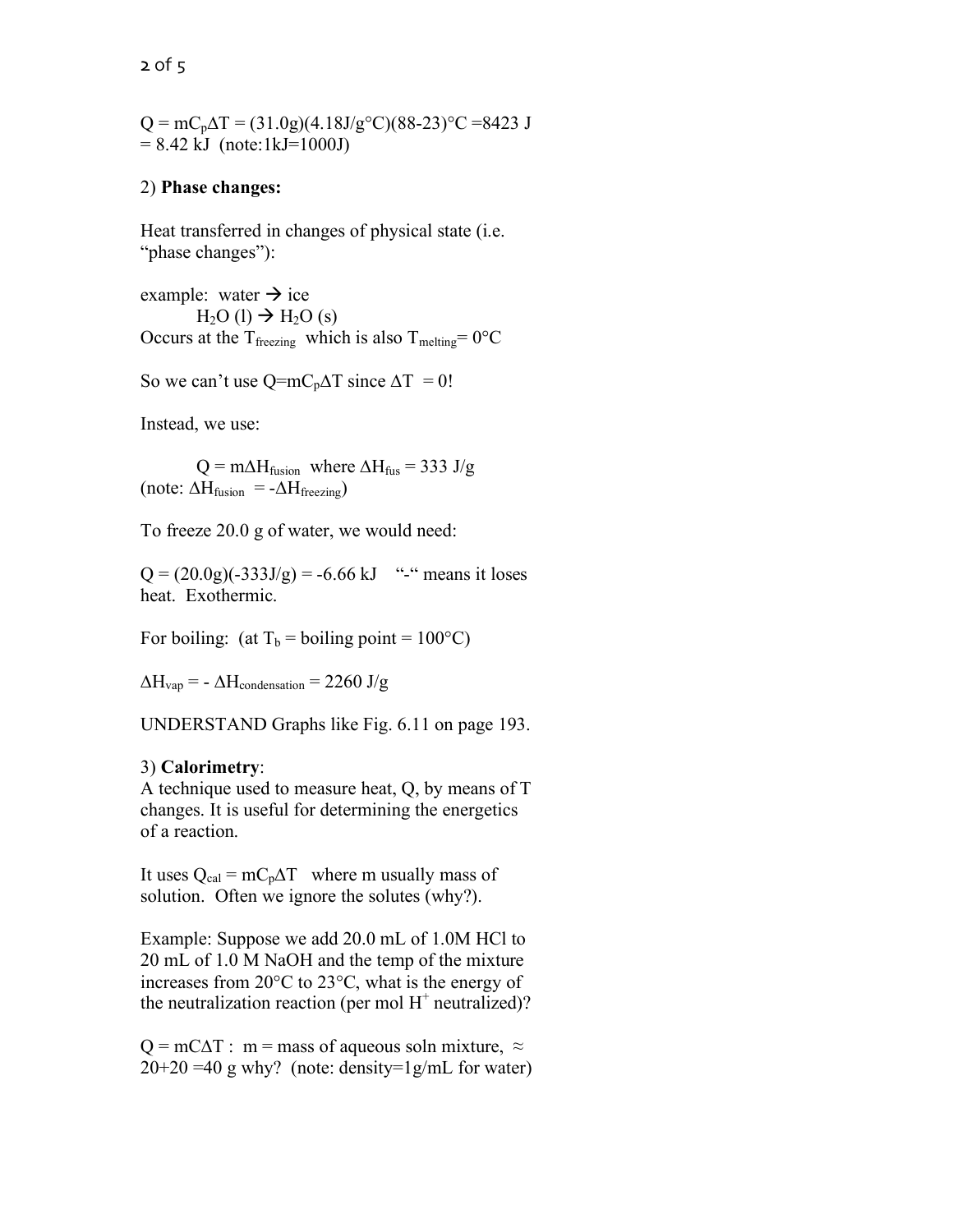$C = 4.18$  J/g<sup>o</sup>C (assume same as water).  $\Delta T = 23$ - $20 = +3$ °C

 $Q_{cal} = (40)(4.18)(3)=501.6$  J

The enthalpy is  $\Delta H = q_p = -Q_{cal}$ 

So,  $q_p = -501.6$  J =  $\Delta H$ 

(note that this is for neutralization of  $(MV=020L x)$  $1.0$ mol/L=.020 mol = 20 mmol H<sup>+</sup>)

Per  $H^+$  this would be:

 $-501.6$  J / .020mol =  $-25,080$  J/mol =  $25.1$  kJ/mol

Let's go back and think of this example. This is a calorimetric example. It involves use of insulated container, heat released or absorbed is directly measured in the temp change of the water, no heat is lost or gained from the outside of the water since it is insulated.

In the above example, if that was the result of a chemical reaction occuring in the water, say:  $A(aq) + B(aq) \rightarrow C(aq)$ , we can think of the system as the molecs (or ions) of the solute, A, B and C and the water as the surroundings.

The reaction of A, B and C don't involve water directly. so, if we can determine how much heat was gained by the water (by measuring how much it heated up), then we can determine how much heat was given off by the reaction.

 $q_{calorimeter} = -\Delta H$ .

## **(4) heat of Formation**

suppose that  $A + 2B \rightarrow 3C$  is a balanced equation then ∆H for this equation is:

 $\Delta H_{rxn}$  = 3  $\Delta H_f^{\circ}(C)$  -  $\Delta H_f^{\circ}(A)$  – 2  $\Delta H_f^{\circ}(B)$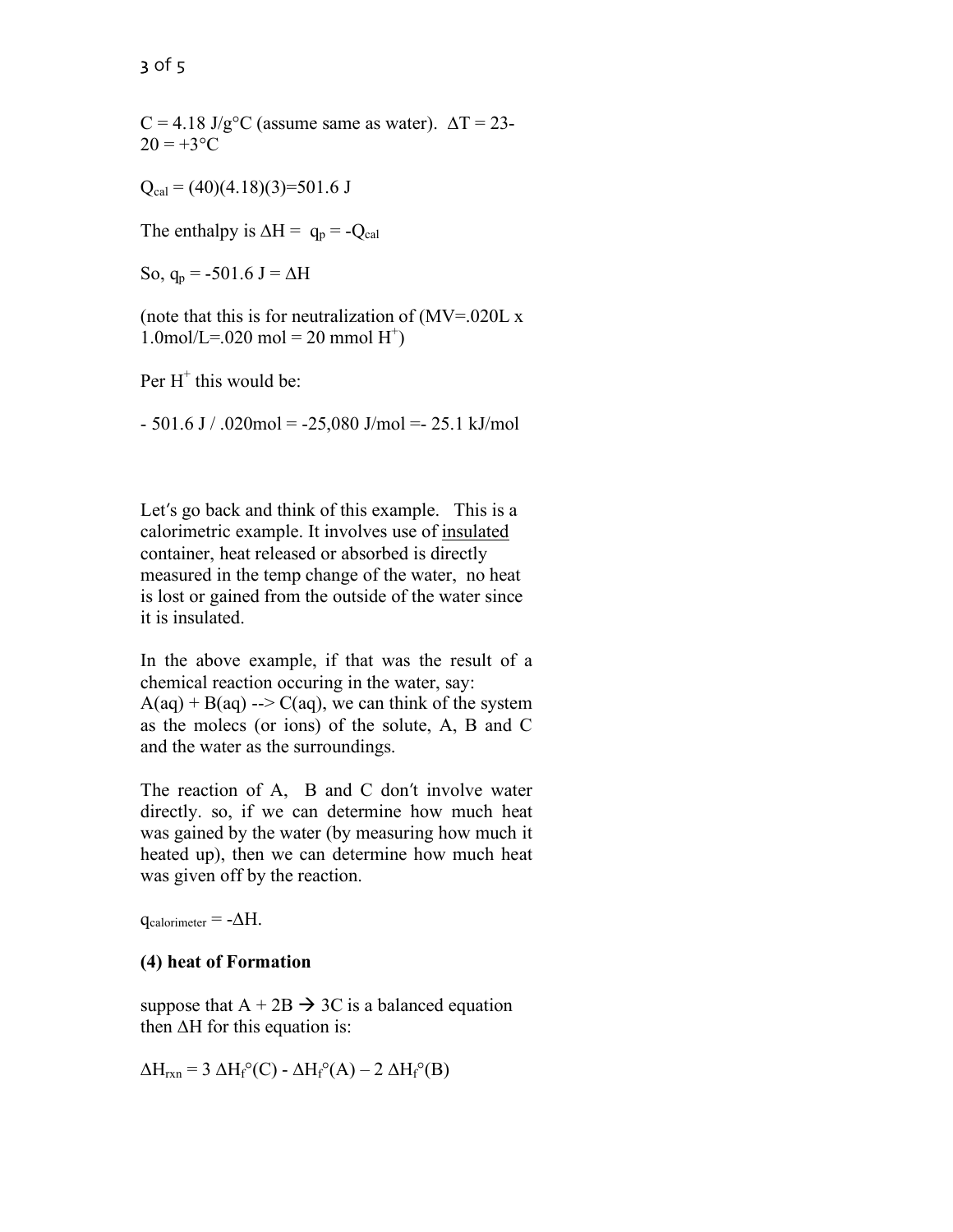where  $\Delta H_f^{\circ}$  = "standard enthalpy of formation" obtained from the appendix J  $\Delta H_{rxn} = \sum \Delta H_f^{\circ}$ (products) -  $\sum \Delta H_f^{\circ}$ (reactants)

What is the enthalpy of the following reaction? a) Calculate the enthalpy for the complete combustion of methane: CH<sub>4</sub>:

 $CH_4 + 2 O_2 \rightarrow CO_2 + 2 H_2O(g)$ solution:  $\Delta H_{rxn} = \Delta H_f(CO_2) + 2\Delta H_f(H_2O) - \Delta H_f(CH_4)$ - $2\Delta H_f(O_2) = -394-242-(-75)-(0) = -561kJ/mol$ 

In general, if we can find the heats of fusion on a table, we are able to get the  $\Delta H_{rxn}$ .

(2) Let's recall how to get  $\Delta H$ : a) by BE:  $\Delta E \approx \Delta H$  (whenever there is no work like pV work)

so, ΔH  $\approx$   $\Sigma$ BE(broken) -  $\Sigma$ BE(formed)

In your book, they write it as:  $\Delta H \approx \Sigma BE(rxt) - \Sigma BE(prod)$ b) by calorimetry (2 ways: qp and qv). this is the direct experimental way. If there is not any expansion, qv≈qp. In any case, qp  $=\Delta H$ 

c) by ∆Hf<sup>°</sup>'s.

d) A fourth way?

(4) Hess' Law says that we can treat a reaction as if it were done in a multi step process, as long as the final reaction is the one we want:

What is  $\Delta H$  for:  $3A+3B\rightarrow2D$ ?

Say we knew the ff: (1)  $A + B \rightarrow C$  10 kJ/mol,  $(2)$  2D --> 3C. -6.

See if we can add the 2 in such a way as to end up with the equation we want:

Try:  $3x(1)-(2)$ :  $3(10) - (-6) = 36!$  This is a quick intro to Hess' law